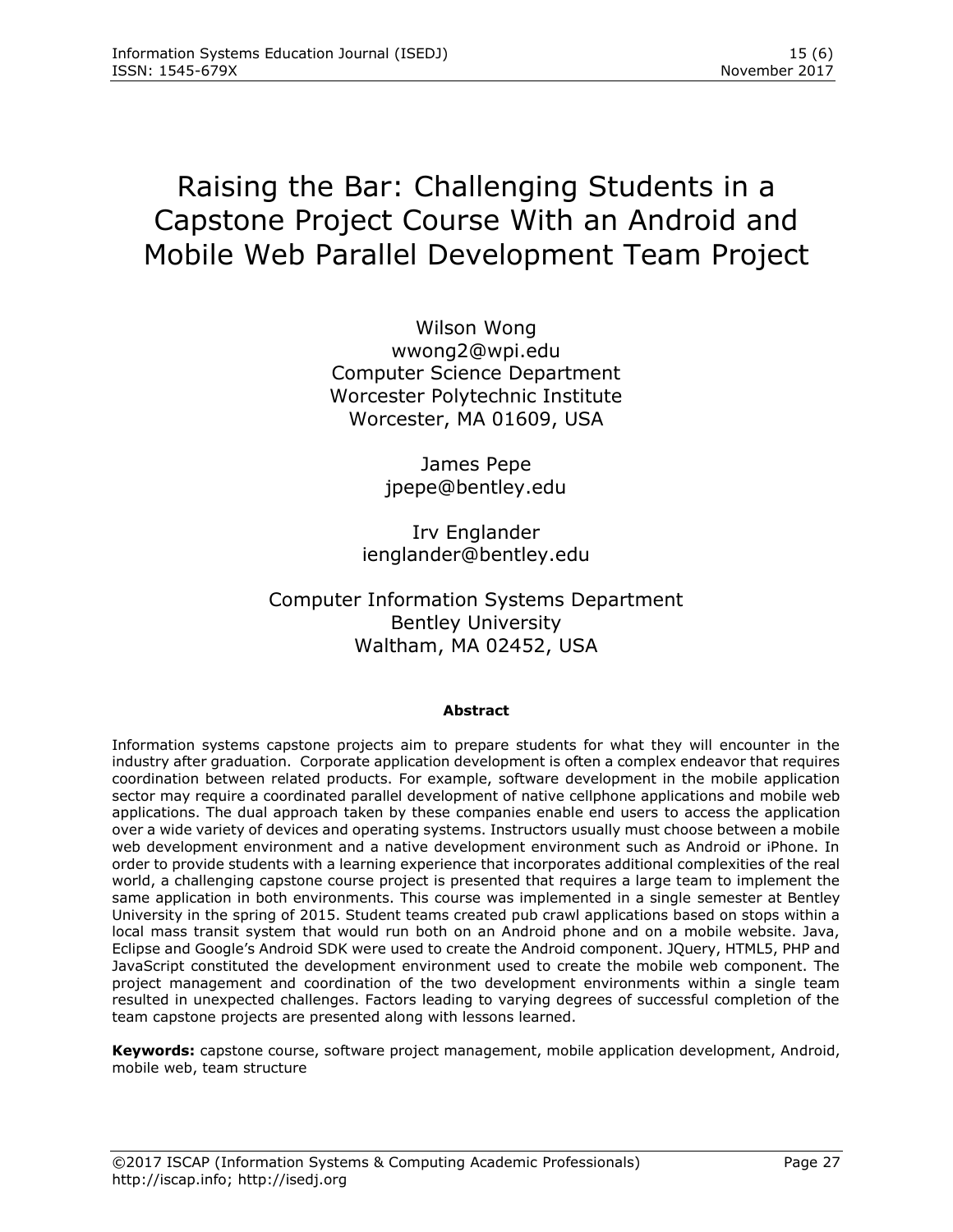## **1. INTRODUCTION**

The purpose of the software project management capstone course, CS460, at Bentley University is to give seniors experience in team management and complex team application development. In many companies, application development is often an endeavor that not only requires the coordination of members within a team, but also the coordination among sub-teams where each sub-team is responsible for one or more components of the application. Our capstone project was devised to better prepare graduating Computer Information Systems seniors to work in these complex team environments. Student teams were required to create an application that would generate a pub-crawl, i.e. a walking tour of bars and restaurants centered on a user-selected local mass transit stop in the Boston subway system. To mirror the application development environment of many software companies, each student team had to develop an Android version and a mobile web version in parallel throughout the semester. A further area of complexity involved the creation of the back-end SQL database that both versions would access. This project satisfied the objective of a capstone course by challenging student teams to apply their knowledge gained from a wide range of prior computer courses – Java, Android, web, and databases – to the management and development of a significant software application. Project management concepts are included as part of the course material and applied in the software development process.

Our capstone model of Android and mobile web parallel development arose from similar offerings in previous semesters that involved only a single mobile development environment. For the past five years, the fall version of the course had students developing mobile web applications and the spring version of the course had students developing Android applications. The reason for the dichotomy was that during the fall, most students would not have yet taken the Android course. After teaching successful versions of both types of capstone courses, a challenging, combined Android and mobile web course was delivered in the spring of 2015.

#### **2. RELATED WORK**

Many IS/IT programs offer a project capstone course as a means of integrating the program material from previous courses into a coherent team project effort [\(Heshemi & Kellersberger,](#page-7-0) 

[2009;](#page-7-0) [Leidig & Lange, 2012;](#page-7-1) [Mew, 2014;](#page-7-2) [Reinicke, 2011;](#page-7-3) [Reinicke, Janicki, & Gebauer,](#page-7-4)  [2012;](#page-7-4) [Schwieger & Surendran, 2010;](#page-7-5) [Shih,](#page-7-6)  [LeClair, & Varden, 2010;](#page-7-6) [Tappert, Cotoranu, &](#page-7-7)  [Monaco, 2015\)](#page-7-7). Many of these capstone courses include substantial projects that involve the creation of web-based applications [\(Abrahams,](#page-7-8)  [2010;](#page-7-8) [Maloni, Dembla, & Swaim, 2012;](#page-7-9) [Stillman](#page-7-10)  [& Peslak, 2009;](#page-7-10) [Tappert, et al., 2015;](#page-7-7) [Umapathy](#page-8-0)  [& Wallace, 2010\)](#page-8-0) or mobile applications [\(Matos,](#page-7-11)  [Grasser, & Blake, 2008;](#page-7-11) [Payne, Zlatkov, Jernigan,](#page-7-12)  [& Scarbrough, 2009;](#page-7-12) [Tappert, et al., 2015\)](#page-7-7). Generally, these projects are purposefully limited in scope due to course time constraints, the technical background of the students, and the number of students on a team. The current CS460 model is much broader in scope than the typical project course described previously. The CS460 course project is intentionally ill-defined, requires significant requirements gathering, is organized into large teams, assumes significant student team and workload management, and requires the team presentation of a working model on both a mobile web and an Android platform at the end of the semester. The stated goal is to more closely simulate the real-world operations that a student can expect to face in the workplace.

#### **3. BACKGROUND**

At Bentley University, Computer Information Systems majors must fulfill a combination of business requirements and departmental requirements. In addition to nine business core courses, CIS majors take two database courses, and one course each in Java, system analysis and design, as well as an introduction to operating systems and networking. CIS majors may take, as electives, additional software programming courses such as web development, advanced Java programming, Android development, and network programming. CS460 Applied Software Project Management is the elective capstone course that students concentrating in software development take where they synthesize knowledge learned in their previous CIS courses towards the creation of a software application. CS460 was previously a required capstone course; however, it was subsequently made an elective to accommodate CIS students concentrating in areas other than software development, such as software security or systems administration. The CS460 course topics include software development life cycle concepts, Agile methodologies, software project management, team dynamics, risk management, software size estimation, and quality assurance.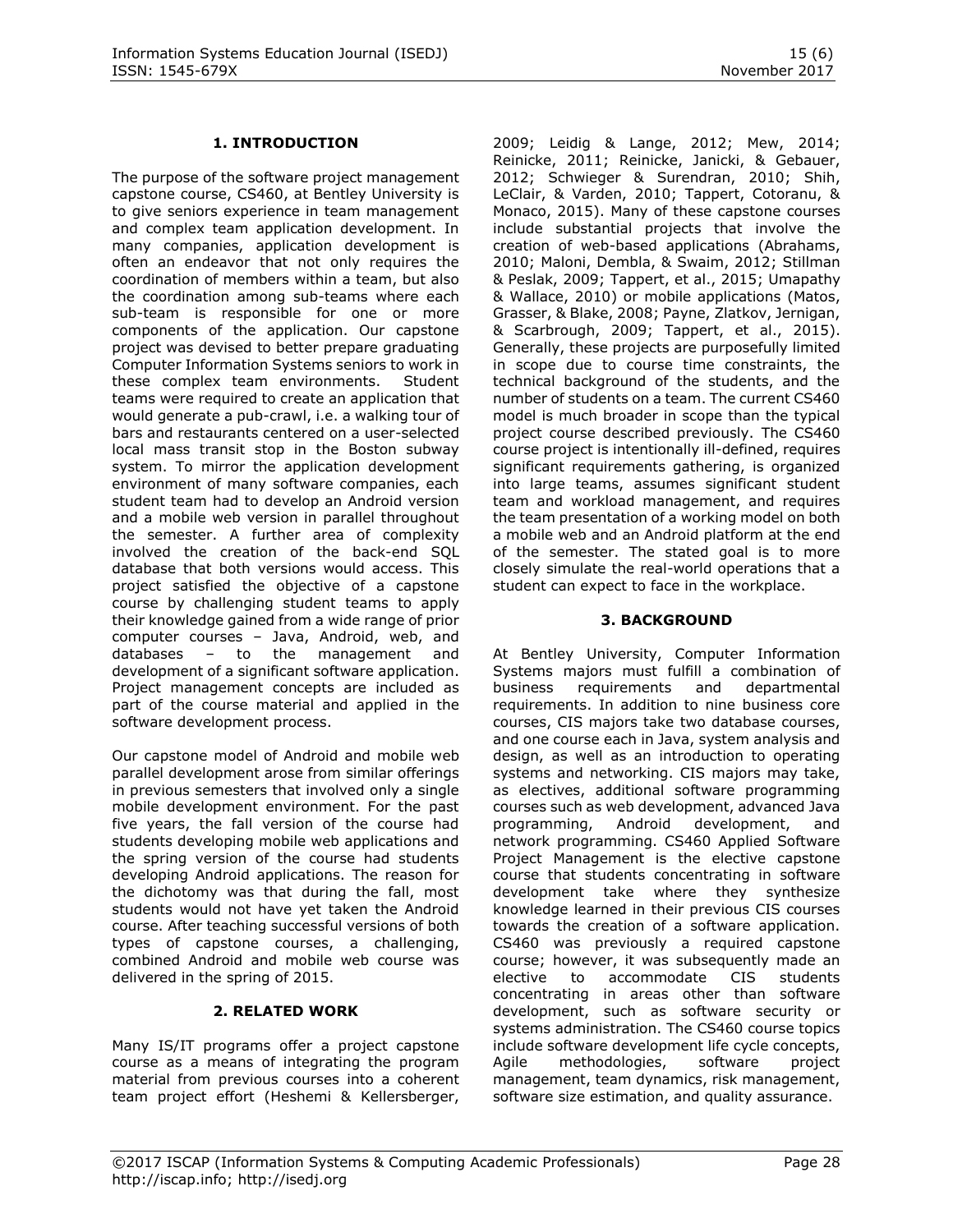In previous semesters, student teams have applied software development methodologies to create applications for real world clients such as hospitals and other non-profit organizations. Examples have included applications to aid in coordinating online language lessons for Afghani citizens given by English speakers in other countries, assign hospital beds to patients, and provide destination paths for medical clinic visitors. Having teams produce software for the general public, as is described in this paper, provides students with an increased challenge with respect to requirements gathering and incorporating user feedback throughout the development process. Applications for the general public that student teams created in the past have included programs that guide end users along a city walking tour, help end users avoid or reduce speeding ticket amounts, and direct students to their final room destinations in a university. We particularly note that each of these applications was designed by its team for use on a single, specific platform.

## **4. PARALLEL DEVELOPMENT MODEL**

To enrich the team management and development experience, the course project component was expanded to include a parallel development model, in which each team would be responsible for the development of a single application that would operate on multiple platforms. This would simulate the sub-team experience of real-world project development.

The instructor employed a skills matrix in forming the teams, based on a student CIS background survey distributed in the first class. To facilitate the parallel development model, team sizes were increased to accommodate the significantly larger project scope that had to be delivered within a single semester. Teams were chosen to reflect a balance of experience in Android development, web development, and project management. Most students had already taken two semesters of database courses and the remaining students were taking the second database course in conjunction with CS460. As a result, the students with weaker software development backgrounds worked on a database development sub-team. Two balanced teams with the requisite web, Android, and database experience were formed with eight students each. The eight person teams also offered students experience with the larger teams that are characteristic of many real world business projects, an experience that is rarely made available to students.

## **5. COURSE DELIVERY**

A major challenge is to incorporate both course material and team project development into a single semester. For our course, this challenge was compounded by the additional requirements imposed by parallel multi-platform development. Course components consisted of lectures, software project management practicums, midterm and final exams, and a term project which required a midterm presentation, a final presentation, student peer reviews, project management documentation, software design documentation, and a working application.

Software project management practicums were class sessions devoted to student teams applying the concepts learned from earlier lectures to their software application development and team project management processes. Great care was taken to balance lectures with software project management practicums so students would have both the maximum amount of time to devote to developing the application and the necessary knowledge in software project management to accomplish their goals efficiently and effectively. Two different approaches were initially considered: 1) present all of the lectures in the first half of the course and dedicate all of the remaining classes for teams to apply the concepts and create their applications and 2) alternate lectures and the software project management practicums so students could apply a lecture's material in the very next class. The first approach has the disadvantage of not giving teams enough time to design and create the application  $-$  only half a semester. The second approach introduces a number of topics such as project scheduling or software sizing long after they are needed by the teams. As a result of these issues, a third approach was incorporated into the class. The first half of the course consists of approximately two-thirds of the lectures which includes the materials necessary for teams to get under way. The teams present the results of their requirements gathering, software designs, and project management documents during midterm presentations which are scheduled for the week after the midterm exam so students do not have conflicting goals. In the second half of the course, the remaining lectures such as quality assurance and Agile methodologies are presented early enough so that the final exam can be given weeks before the final class session [see Appendix A] thereby freeing up students to concentrate on only application development towards the end of the semester. These final lectures are also timed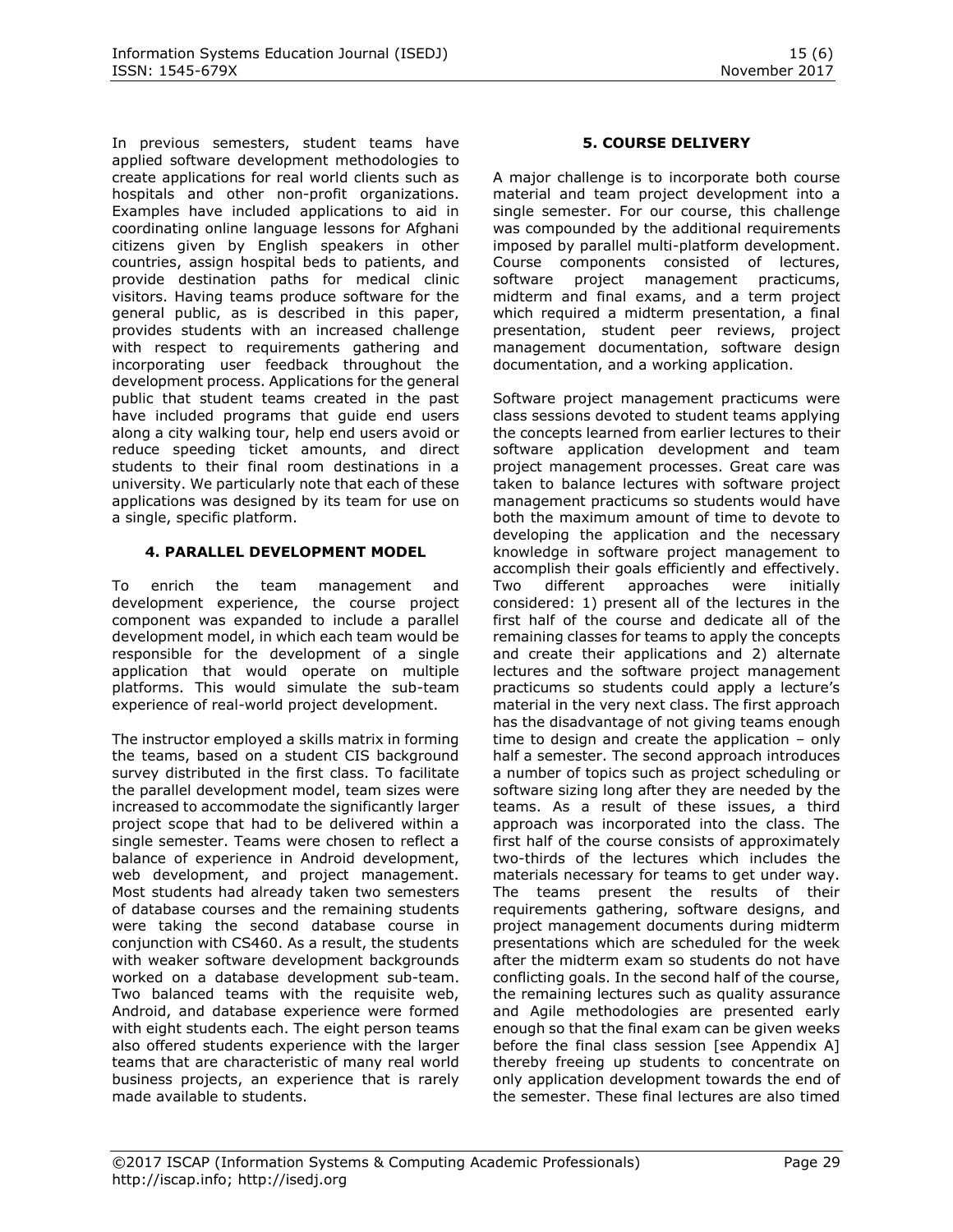to support the student teams who are just then starting their software development iterations. If quality assurance had been presented as one of the final lectures, then only a single iteration of application development would have been possible. Consequently, this two-thirds/one-third approach successfully presents most of the material to the students prior to their needing it for their projects but maximizes the amount of development time that they have.

## **6. TEAM PROJECT DELIVERY**

A key component of Agile methodologies is that the team must be co-located so members work together and engage in face-to-face communications [\(Beedle et al., 2001\)](#page-7-13). Due to the difficulties of coordinating the schedules of eight student team members, teams could not be expected to be primarily co-located, even online, nor could they be expected to hold daily meetings. Instead, a hybrid methodology, midway between Agile and traditional life cycle methodologies was adopted, an approach suggested by Baird and Riggins [\(2012\)](#page-7-14). This had the additional advantage of allowing students to focus on the value of various features within their applications, even given the time pressure exerted by the rapid Agile development cycle. Nonetheless, Agile methodology concepts are an important component of the course and many aspects of Agile methodologies were mandated by the instructor. Teams would be self-organizing with respect to team member positions and would operate in regularly timed cycles with an exception for the architectural spike, i.e. the initial requirements gathering and creation of the software designs. After the first six weeks that were allocated for the architectural spike, teams would develop iterations of the application in sprints of roughly two weeks each. The exam schedule, which overlapped the development cycles, prevented the sprints from being strictly time-boxed.

Once members were assigned to teams by the instructor, one of the initial tasks for teams was to self-organize themselves, i.e. agreeing on which positions team members would hold, as recommended in Agile methodologies [\(Goodpasture, 2016\)](#page-7-15). Teams were instructed to use their own version of a skills matrix in making team position assignments. The positions that had to be filled were project manager, project lead analyst, and project analysts. Each team member other than the project manager would be assigned to the Android, web, or database

development sub-teams although assignment changes could be made as project needs would necessitate. Each software development area would appoint their own lead analyst to simplify coordination and communications within the team. One of the project analysts would also be responsible for coordinating all quality assurance efforts, and another project analyst would be responsible for coordinating documentation. In effect, core application development is performed by the Android and mobile web sub-teams while the other positions provide supporting roles. Project managers create weekly reports for the instructor who acts as the vice president of software development.

The mobile web development environment that the student teams employed consisted of HTML5, JQuery and the WAMP stack. WAMP is an integrated PHP, MySQL, Apache web server environment running on Microsoft Windows. The selection of HTML5, the latest HTML standard, permitted teams to incorporate GPS location on mobile devices if their chosen software features required the technology. The corresponding Android development environment consisted of the Java SDK, Android SDK, Eclipse, and the Android Plugin for Eclipse. A MySQL database was used as the back-end for both development platforms. Because students did not have experience with PHP, existing samples of the code were provided. Students were able to successfully adapt the code to their projects because PHP's syntax is similar to Java.

In the first half of the semester, teams dedicated their time to determining software requirements and then creating software designs for a minimal application that would be implemented in the first software development iteration. With projects that have a specified client, interviews and informal discussions are often conducted to generate a list of software requirements. Without given direction, student teams can flounder when attempting to determine the software requirements of an application to be used by the general public. Project teams were instructed first to gather software requirements through brainstorming sessions. In these sessions, team members were instructed to propose common features, as well as pie-in-the-sky features, free from criticism. Once a substantial feature list was created, teams would prioritize features and remove those that would not be feasible within the timeframe of a semester project. In order to determine what features should be included in the application, teams would then distribute surveys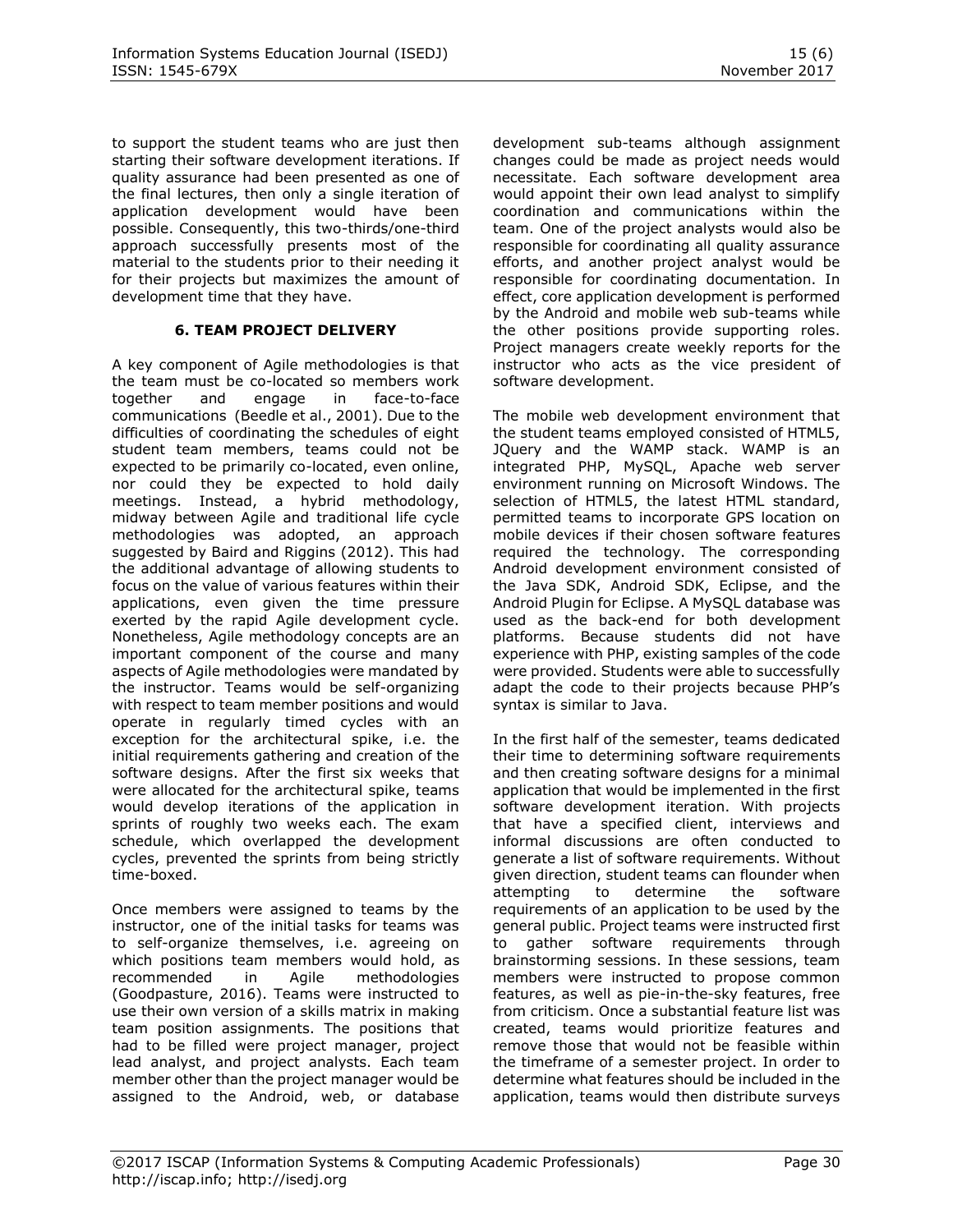of potential features to individuals matching the profile of possible end users. Armed with the survey results, teams would take their prioritized feature list and divide features into three categories – features required for a minimal application, application features that most users would expect, and "delighters" - features that most users would not expect but would appreciate. If time permitted, teams would conduct interviews of representative end users together with observations of people actually using their application, as each software version was completed. Because of students' inexperience with software size estimations, it is critical that the instructor critique and adjust the software requirements to be implemented in the software development cycles.

After the features for a minimal application were determined, the teams worked to create the software designs for their systems. These software designs – database entity relationship diagrams, context diagrams, UML diagrams and user interface mockups – were presented during the midterm presentations and submitted with the final project deliverables.

In the second half of the semester, after the midterm presentations were critiqued by the instructor, teams implemented the application over three sprints. In the first development iteration, teams were to create a stripped down version of their application which would incorporate the first category of software requirements – those necessary for a minimal application. In the second iteration, teams would implement the next category of features – those most expected in the application. The final application would contain at least one feature from the final category that would delight the audience / general public. It was a project requirement that application features would be implemented on both platforms, with the possible exception of the delighter feature.

This hybrid Agile approach with an architectural spike, an emphasis on good requirements gathering, and three development iterations addresses a serious course concern – the possibility of teams failing to produce a viable application within a single semester. Rather than designing the entire application before software implementation, teams initially create a much simpler design for a minimal application. This first software version can then be quickly implemented because most features are missing and the design is correspondingly cleaner. Once the initial working version is created, teams are guaranteed a passing grade and the teams then implement remaining features in the subsequent iterations, applying lessons learned from the first attempt. If teams are not successful in the first development iteration, they still have four weeks to meet, and hopefully exceed, the base requirement of a working application. So that students are not conflicted in their dedication to the software project at the end of the semester, the final exam is given after the first iteration is completed. Students can then concentrate solely on the project during the second and final software development iterations.

## **7. COURSE OUTCOMES AND EVALUATIONS**

There were significant differences between the two teams with respect to their team interactions and software development experiences. Team Beta began with a serious impediment to their effectiveness. They had chosen for their project lead analyst and Android lead analyst one of the weaker software developers. The more experienced developers had been reluctant to take on the responsibility of coordinating the entire team. Although the instructor attempted to ameliorate the situation by stressing throughout the semester that it would benefit them to have a strong assistant lead analyst or a backup lead analyst, this advice was ignored. In comparison, Team Alpha chose more appropriate leadership positions for their team members.

Both teams progressed successfully through the architectural spike in the first half of the semester and created a list of software requirements, software designs, and project management documents. In both teams, a single set of user interface diagrams were designed for the web and Android platforms. Correspondingly in the midterm peer evaluations, team members on both teams rated one another highly. The only notable issue seemed to be that both teams had included far more features for the minimal application than necessary. The real challenge occurred in the second half of the semester when the teams began to implement their application.

#### **Team Alpha – Implementation Iterations**

The leaders chosen for this team were experienced and closely matched the expectations of the instructor. An additional position of user interface analyst was created by the team to coordinate the UI of both the web and Android applications.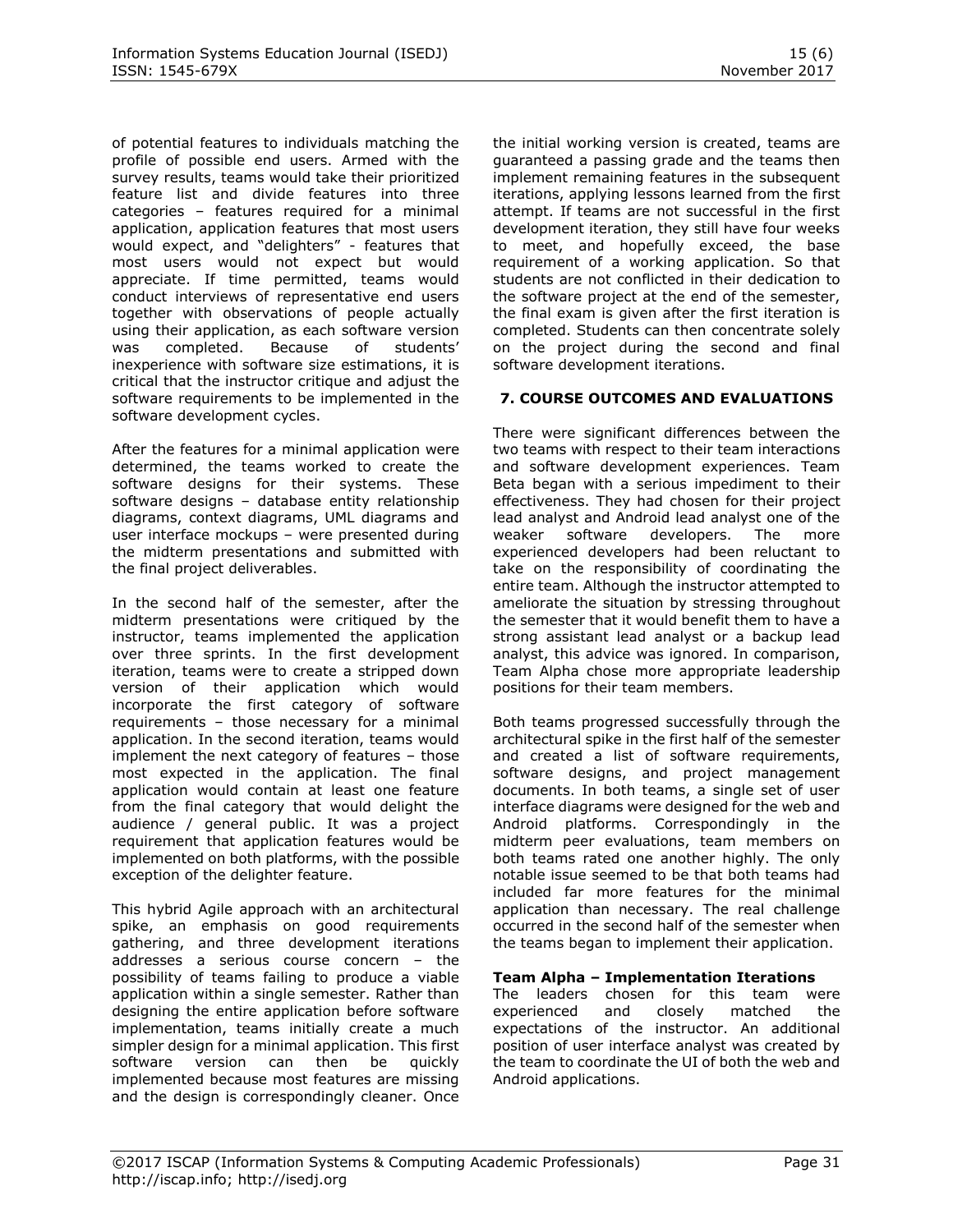The first development iteration was successfully completed on time despite initially encountering problems with connecting to the MySQL database. During the second development iteration, the project manager became unavailable as a result of unexpected personal issues. Fortunately, the project lead analyst was able to temporarily take over those responsibilities along with coordinating team development and serving as the Android lead analyst. The team was successful in completing the second development iteration on time despite different programming problems in the two platform development sub-teams. The Android sub-team encountered problems with implementing a shortest path algorithm and the web sub-team had difficulties with navigation. For their "delighter" feature, the Android team implemented text-to-speech so potentially inebriated end users would not have to read their cellphones to follow directions to their destinations. The Android, web, and database sub-teams all performed well and met their goals.

The user interface analyst was especially successful in creating a unified look while permitting appropriate modifications for each development platform. The user interface analyst accomplished the unified look through constant communications with both the Android and web sub-teams. Although in the web application, the pub crawl screen displays both the map and the list of bars, the Android application displays the same information in two tabs because of the limited viewing area.

#### **Team Beta – Implementation Iterations**

The project lead analyst was expected to coordinate the web and Android development teams while leading the development in one of the two platforms. The selection of an inexperienced developer as the project and Android lead analyst position had a major negative effect on the productivity and coordination of the entire team.

The web development sub-team initially encountered database connection issues that necessitated using the second development iteration to complete the minimal application. When the web sub-team began to encounter additional problems without the support of the project lead analyst, the project manager was added to the web sub-team. Although serious doubts were expressed about their ability to implement the web crawl feature, they were eventually successful in the final release of the application. After the addition of the project

manager, the web sub-team worked effectively not only to create the pub crawl application but also to include administrative features to facilitate population of the pub-crawl and subway stop databases.

The Android development sub-team had the same initial difficulties with the database connection; this was resolved by the end of the first development iteration. This sub-team encountered a steady stream of serious programming errors that delayed the successful implementation of the application until the last development iteration. The members of the Android sub-team felt that their lead analyst was disruptive during meetings and did not contribute working code. Even though the more senior developers had avoided taking on the responsibility of Android lead analyst, they eventually had to do so anyway or risk an implementation failure. This was an important learning lesson for the entire team. In contrast, the database sub-team, which was led by an experienced database developer, worked efficiently throughout the three iterations. As each problem surfaced, they would quickly address it and solve it.

The assignment of the project manager to support the web development sub-team negatively affected the coordination between the web and Android sub-teams. Although a single set of user interface diagrams had been created, the two sub-teams had worked mostly independently, with little communication between the two sides. As a result, the two user interfaces diverged widely in their implementation. The differences between the web application and Android application can be seen in Appendix C. Despite the disruptions caused by poor software development leadership, the team eventually addressed their imbalances and produced working versions of both the web and Android applications. For the "delighter" feature, the Android version included a link to Uber in the event that the end user is too intoxicated to return home using public transportation.

## **Course and Student Evaluations**

Of the thirteen semesters that the authors have taught this course, this course delivery – the first that implemented the parallel design methodology – received the highest student rating ever: 5.75 out of 6 points. Moreover, students indicated a high level of satisfaction and gave ratings of 5.7 or 5.8 out of 6 points in every category on the course evaluations. In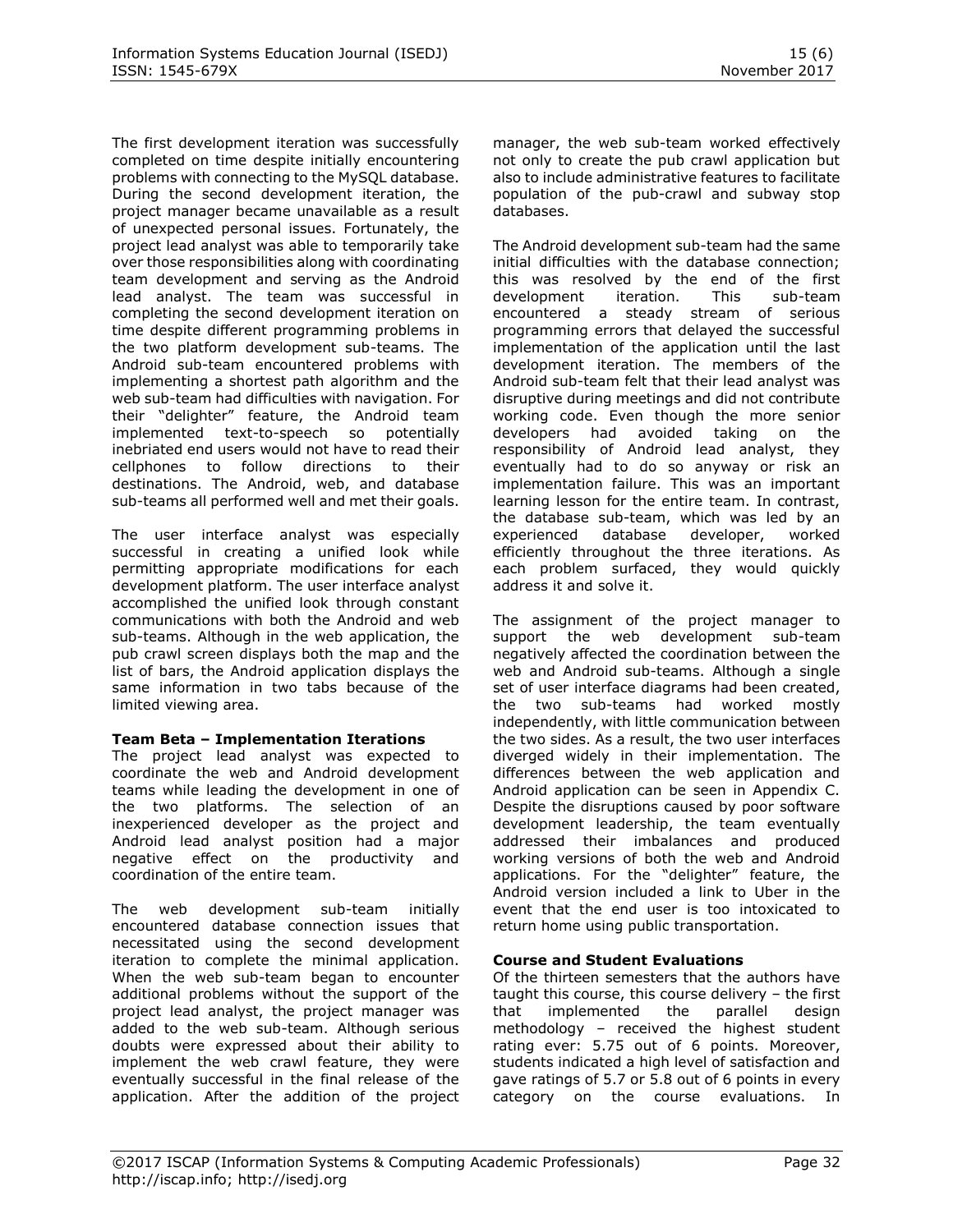comparison, the average rating for the course given in the previous twelve semesters was 5.32. Improvement in student comprehension of the course concepts was reflected in the increased exam scores. In the previous semesters of this course, midterm exam grades averaged 81.4 and final exam grades averaged 81.1 out of 100 points. Students participating in the parallel development project in spring 2015 scored noticeably higher - an average of 89.0 for the midterm exam, and 86.9 for the final exam. Furthermore, the project management and software design documentation that both teams submitted were of high quality and demonstrated a strong understanding of the course concepts. Students stated that the course project gave them "insight about the real world" and "the ability to apply all of our CS knowledge in order to create an application was super cool."

## **8. CONCLUSIONS**

In many basic respects, the capstone project, as newly defined, resembles its simpler earlier project counterpart. Like the simpler projects executed in previous versions of the course, students had to navigate through the definition, requirements, design, and implementation of an ill-defined system. The addition of the parallel implementation

- 1. required the students to organize and manage their teams and sub-teams much more carefully through the use of skills matrices and sub-team leaders.
- 2. allowed us to introduce more formal software project management methodologies.
- 3. forced the teams to consider complicating factors, such as user interfaces, the differences in implementation methods, the available services on different platforms, and the like more carefully.

Overall, this led conspicuously to a much deeper understanding of project management and development processes by the students. At the same time, we share some valuable lessons that we gained from managing the team experience:

1. Selection of the proper team leaders, especially the project lead analyst and project manager, is critical to the efficiency and smooth workings of the team. There should be individuals assigned to be the backup project lead analyst and backup project manager in the event the leaders become unavailable, cannot perform their responsibilities adequately, or are otherwise inappropriate for the position. Student teams can be encouraged to make better position assignments by having them justify their decisions with the skills matrices they create. Instructors can then compare their own skill set listings and expected position assignments for the team with what is submitted by the students.

- 2. When developing for more than one platform, the selection of a person to coordinate the user interfaces is critical. Team Alpha's applications appear unified and coherent because they assigned such a position. In contrast, Team Beta did not have such a person and the user interfaces diverged significantly from one another [see Appendix C].
- 3. Each development iteration had the two platforms implement the same features. However, development hurdles appeared at different times and in different features between the two platforms. This made it additionally challenging to execute the multiple development iterations on schedule if one or the other development platform was delayed. In the future, although the final features in the web and Android applications should be almost the same, the order of feature implementation in the two platforms should be decoupled from one another. This approach can also permit one platform to take advantage of information learned in the other platform. For example, in the pub crawl applications, determining the shortest path to the next bar could be solved by the Android sub-team in the first development iteration. Rather than duplicating the work, the web sub-team can employ parts of that solution in the second development iteration. Plus, student teams could also present some of the lessons they learned at the end of each iteration so that other teams can benefit from their experiences.
- 4. Teams did not truly understand what was meant by a minimal, streamlined application. Students misinterpreted minimal to include additional features beyond selecting a location and getting a list of bars. A recommendation is to list explicitly the minimal application's software requirements.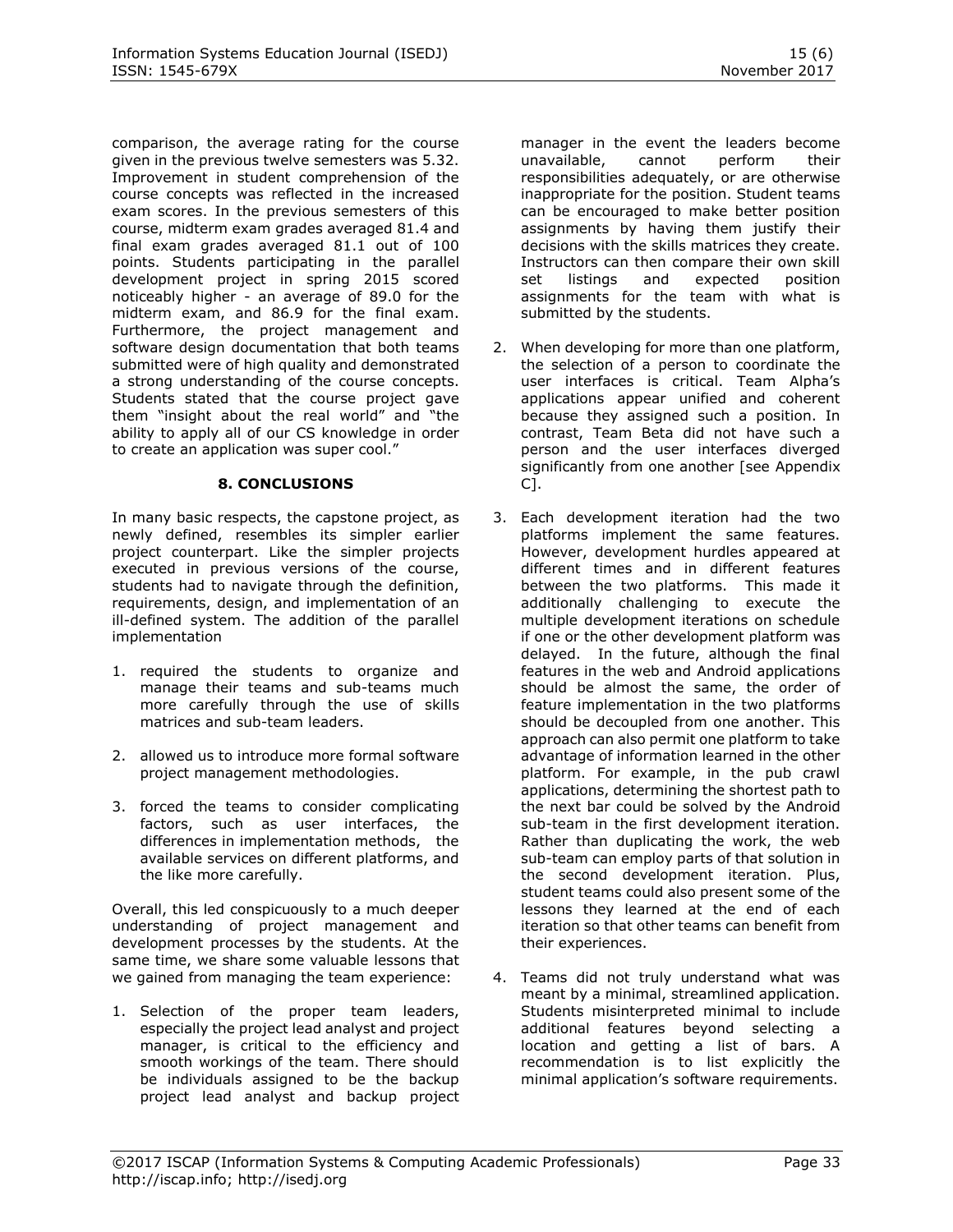5. The requirements gathering phase proved to be an important and useful aspect of the project, as it helped to organize the teams and the shape of the application.

Despite the additional challenges of software development for two different platforms and the larger teams, the parallel project model that we implemented met and exceeded the goals of a complex team project that we set for the course, as evidenced by student course evaluations, exam grades, final project documentation, and the project applications themselves.

## **9. REFERENCES**

- <span id="page-7-8"></span>Abrahams, A. (2010). Creating e-Commerce Start-ups with Information Systems Students: Lessons Learned from New Venture Successes and Failures. Information Systems Education Journal, 8(35), 3-24.
- <span id="page-7-14"></span>Baird, A., & Riggins, F. J. (2012). Planning and Sprinting: Use of a Hybrid Project Management Methodology within a CIS Capstone Course. Journal of Information Systems Education, 23(3), 15.
- <span id="page-7-13"></span>Beedle, M., Bennekum, A. v., Cockburn, A., Cunningham, W., Fowler, M., Highsmith, J., et al. (2001). Twelve Principles of Agile Software. Retrieved June 23, 2016, from [http://www.agilemanifesto.org/principles.ht](http://www.agilemanifesto.org/principles.html) [ml](http://www.agilemanifesto.org/principles.html)
- <span id="page-7-15"></span>Goodpasture, J. C. (2016). Project Management the Agile Way: Making it Work in the Enterprise, Second Edition Retrieved from Books24x7 database Available from [http://common.books24x7.com.ezproxy.wpi.](http://common.books24x7.com.ezproxy.wpi.edu/toc.aspx?bookid=104303) [edu/toc.aspx?bookid=104303](http://common.books24x7.com.ezproxy.wpi.edu/toc.aspx?bookid=104303)
- <span id="page-7-0"></span>Heshemi, S., & Kellersberger, G. (2009). The Pedagogy of Utilizing Lengthy and Multifaceted Projects in Capstone Experiences. Information Systems Education Journal, 7(17).
- <span id="page-7-1"></span>Leidig, P. M., & Lange, D. K. (2012). Lessons Learned From A Decade Of Using Community-Based Non-Profit Organizations In Information Systems Capstone Projects. Paper presented at the 2012 Proceedings of the Information Systems Educators Conference, New Orleans, Louisiana.
- <span id="page-7-9"></span>Maloni, M., Dembla, P., & Swaim, J. A. (2012). A Cross-Functional Systems Project in an IS Capstone Course. Journal of Information Systems Education, 23(3), 283-296.
- <span id="page-7-11"></span>Matos, V., Grasser, R., & Blake, B. (2008). Pencils Down! Phones Up! An Interdisciplinary Capstone Project. Journal of Computing Sciences in Colleges, 24(1), 67-75.
- <span id="page-7-2"></span>Mew, L. (2014). Improving an Information Systems Capstone/Consulting Course for Non-Traditional Undergraduate Students. Paper presented at the 2014 Proceedings of the Information Systems Educators Conference, Baltimore, Maryland.
- <span id="page-7-12"></span>Payne, D. L., Zlatkov, D. T., Jernigan, J. M., & Scarbrough, J. M. (2009). A Location-Aware Mobile System for On-Site Mapping and Geographic Data Management. Paper presented at the SIGITE '09: Proceedings of the 10th ACM conference on SIG-information technology education, Fairfax, VA.
- <span id="page-7-3"></span>Reinicke, B. (2011). Real World Projects, Real World Problems: Capstones for External Clients. Information Systems Education Journal, 9(3), 23-27.
- <span id="page-7-4"></span>Reinicke, B., Janicki, T., & Gebauer, J. (2012). Implementing an Integrated Curriculum with an Iterative Process to Support a Capstone Course in Information Systems. Paper presented at the 2012 Proceedings of the Information Systems Educators Conference, New Orleans, Louisiana.
- <span id="page-7-5"></span>Schwieger, D., & Surendran, K. (2010). Enhancing the Value of the Capstone Experience Course. Information Systems Education Journal, 8(29), 3-14.
- <span id="page-7-6"></span>Shih, L.-F., LeClair, J. A., & Varden, S. A. (2010). The Integrated Technology Assessment: A Portfolio-based Capstone Experience. Information Systems Education Journal, 8(63).
- <span id="page-7-10"></span>Stillman, R. M., & Peslak, A. R. (2009). The Complexities of Effectively Teaching Client-Server System Development. *Information Systems Education Journal, 7*(22).
- <span id="page-7-7"></span>Tappert, C. C., Cotoranu, A., & Monaco, J. V. (2015). *A Real-World-Projects Capstone*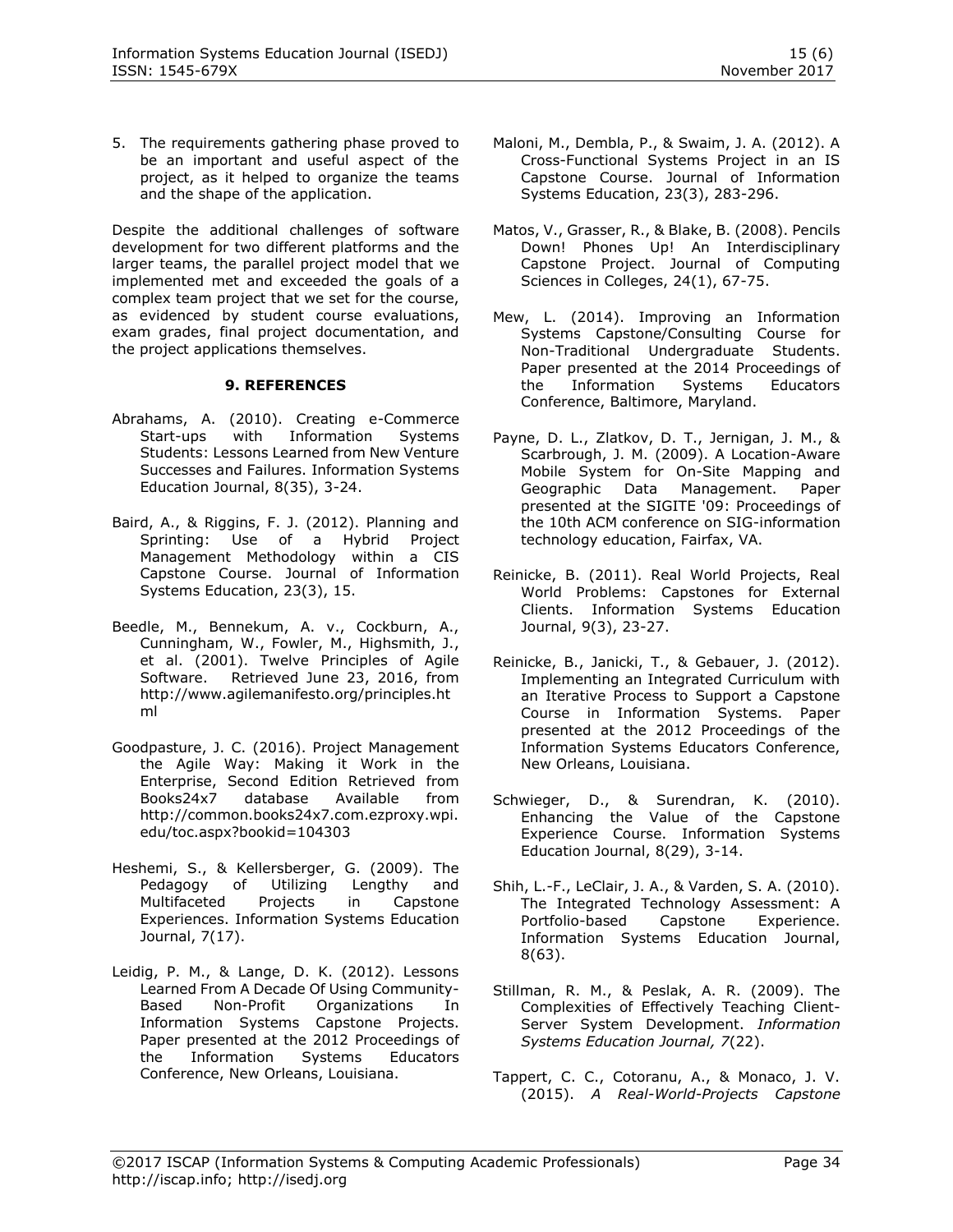*Course in Computing: A 15-year Experience*. Paper presented at the 2015 Proceedings of the EDSIG Conference.

<span id="page-8-0"></span>Umapathy, K., & Wallace, F. L. (2010). The Role of the Web Server in a Capstone Web Application Course. *Information Systems Education Journal, 8*(62).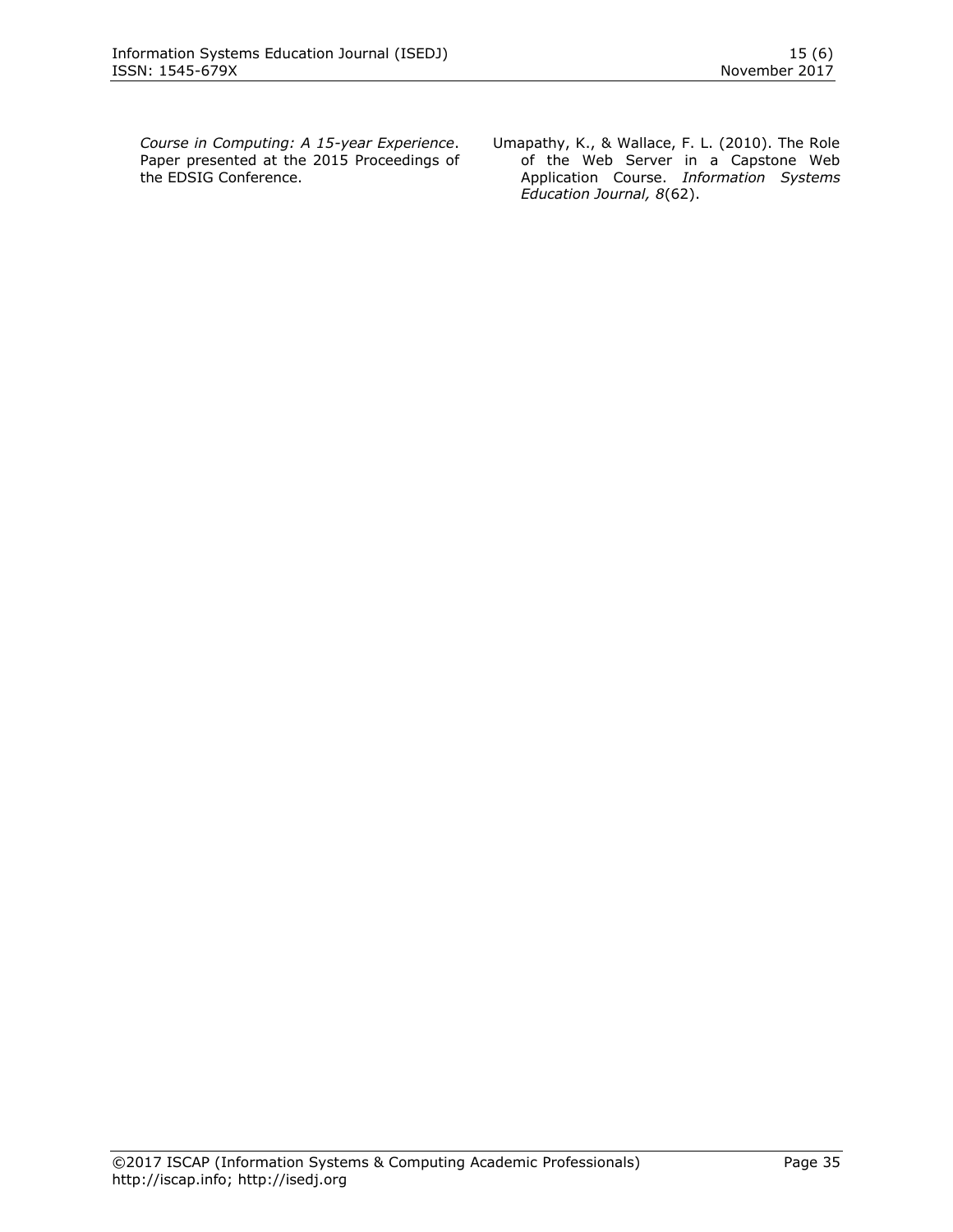## **Appendix A Course Schedule**

| Week | <b>CS460 Applied Software Project Management</b> |
|------|--------------------------------------------------|
| 1    | Course Introduction                              |
|      | Project Life Cycle                               |
|      | Software Project Team Dynamics                   |
| 2    | <b>Requirements Analysis</b>                     |
|      | Project Introduction                             |
|      | Software Project Management Practicum            |
| 3    | Software Development Life Cycles                 |
|      | Work Breakdown Structure                         |
| 4    | Software Size Estimation                         |
|      | Software Project Management Practicum            |
| 5    | Duration and Cost Estimation                     |
|      | Software Project Management Practicum            |
| 6    | Project Scheduling, Tracking and Control         |
|      | Software Project Management Practicum            |
|      | Midterm Exam                                     |
| 7    | Software Specifications                          |
|      | Midterm Presentations                            |
|      | <b>Quality Assurance</b>                         |
| 8    | Software Project Management Practicum            |
|      | <b>Risk Analysis</b>                             |
| 9    | Software Project Management Practicum            |
| 10   | Agile Development Methodologies                  |
| 11   | <b>Final Exam</b>                                |
| 12   | Software Project Management Practicum            |
| 13   | Software Project Management Practicum            |
| 14   | Software Project Management Practicum            |
|      | <b>Final Presentations</b>                       |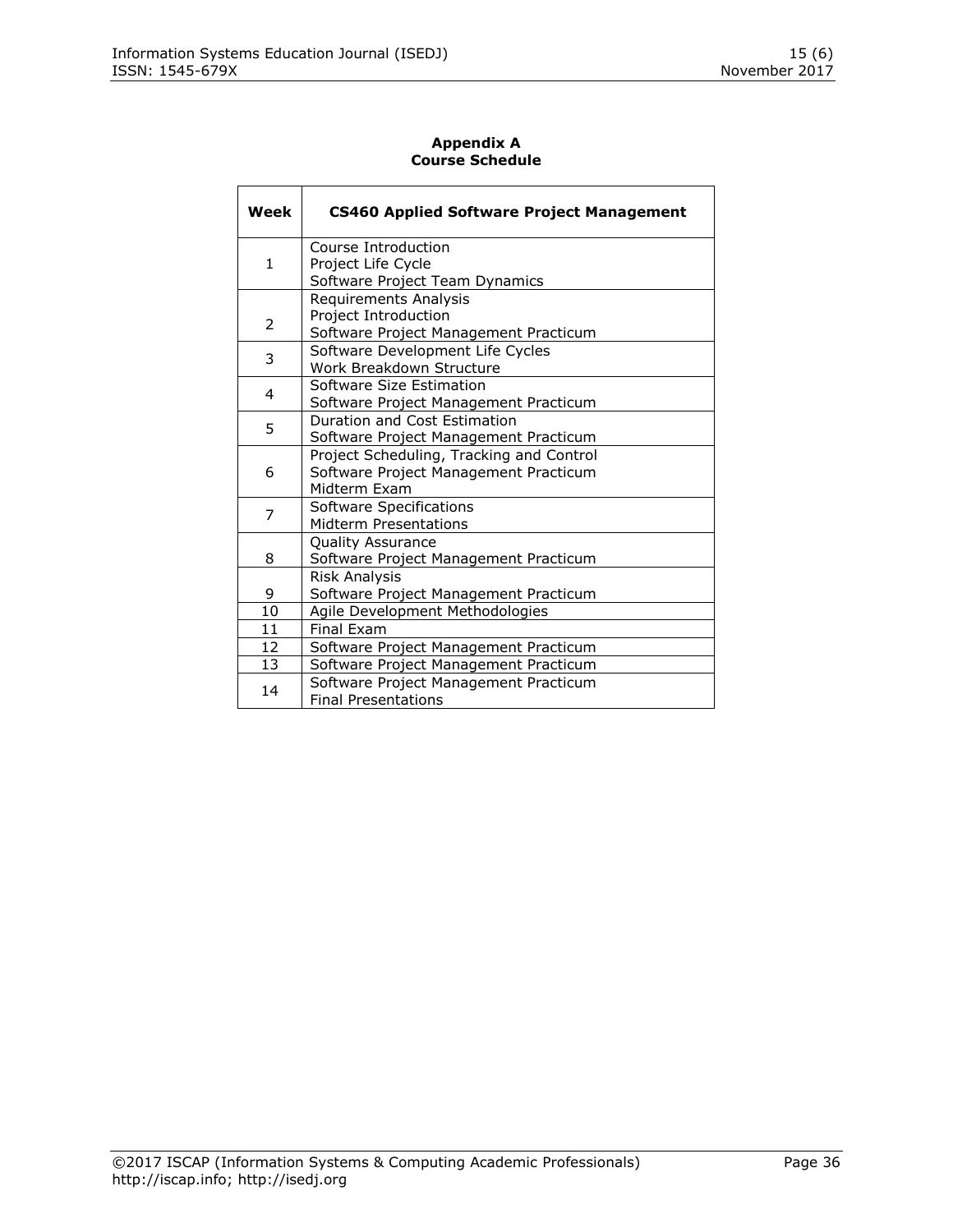#### **Appendix B Student Background Survey Questions**

- 1. Which CIS courses have you taken?
- 2. Which CIS courses are you taking this semester other than this one?
- 3. List project management work experience or classes that you have had. Also indicate if you have been a project manager for a class project.
- 4. List the programming languages and development environments in which you are proficient:
- 5. List web development classes or work experience that you have had:
- 6. List quality assurance / software testing experience that you have had:
- 7. List software documentation experience that you have had:
- 8. Do you have experience with the waterfall software development life cycle or its variants?
- 9. Do you have experience with Agile software development methodologies? Mention which ones if you know the specific methodologies.
- 10. Is there anything else that you have done that would be related to the course?
- 11. What are you hoping to get out of the course?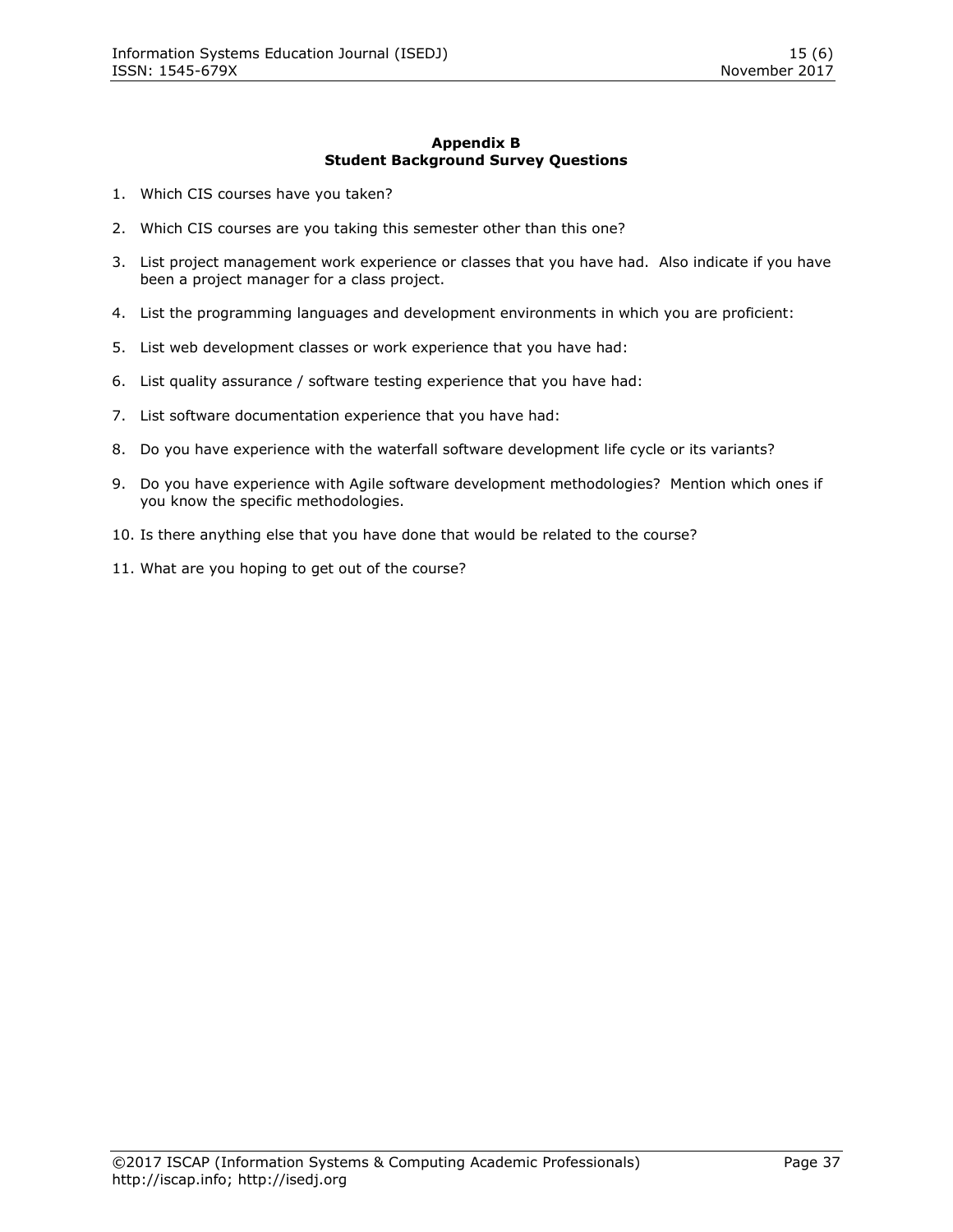

#### **Appendix C Application Screenshots**

Create My Own Crawl

Team Alpha – Pub Crawl List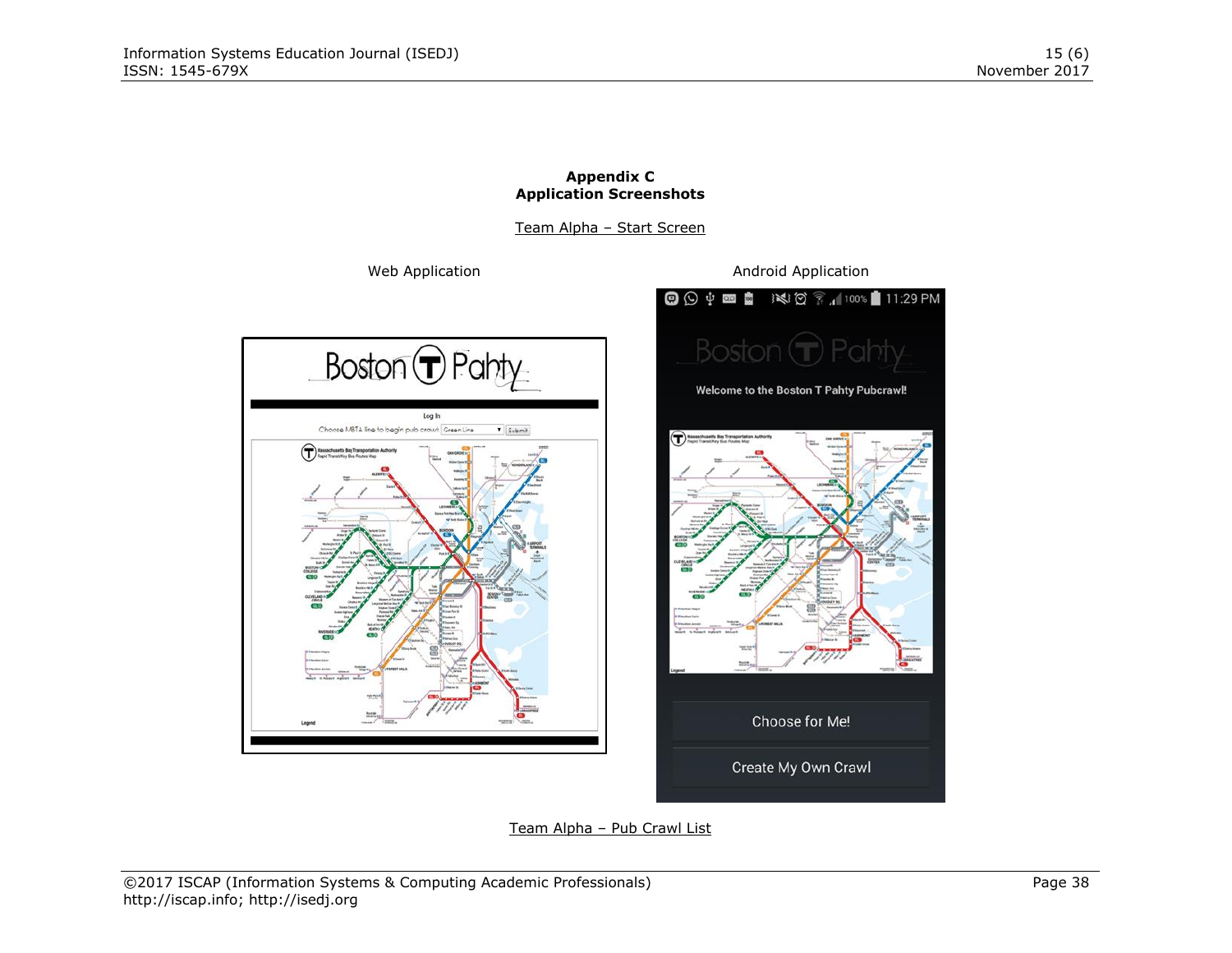

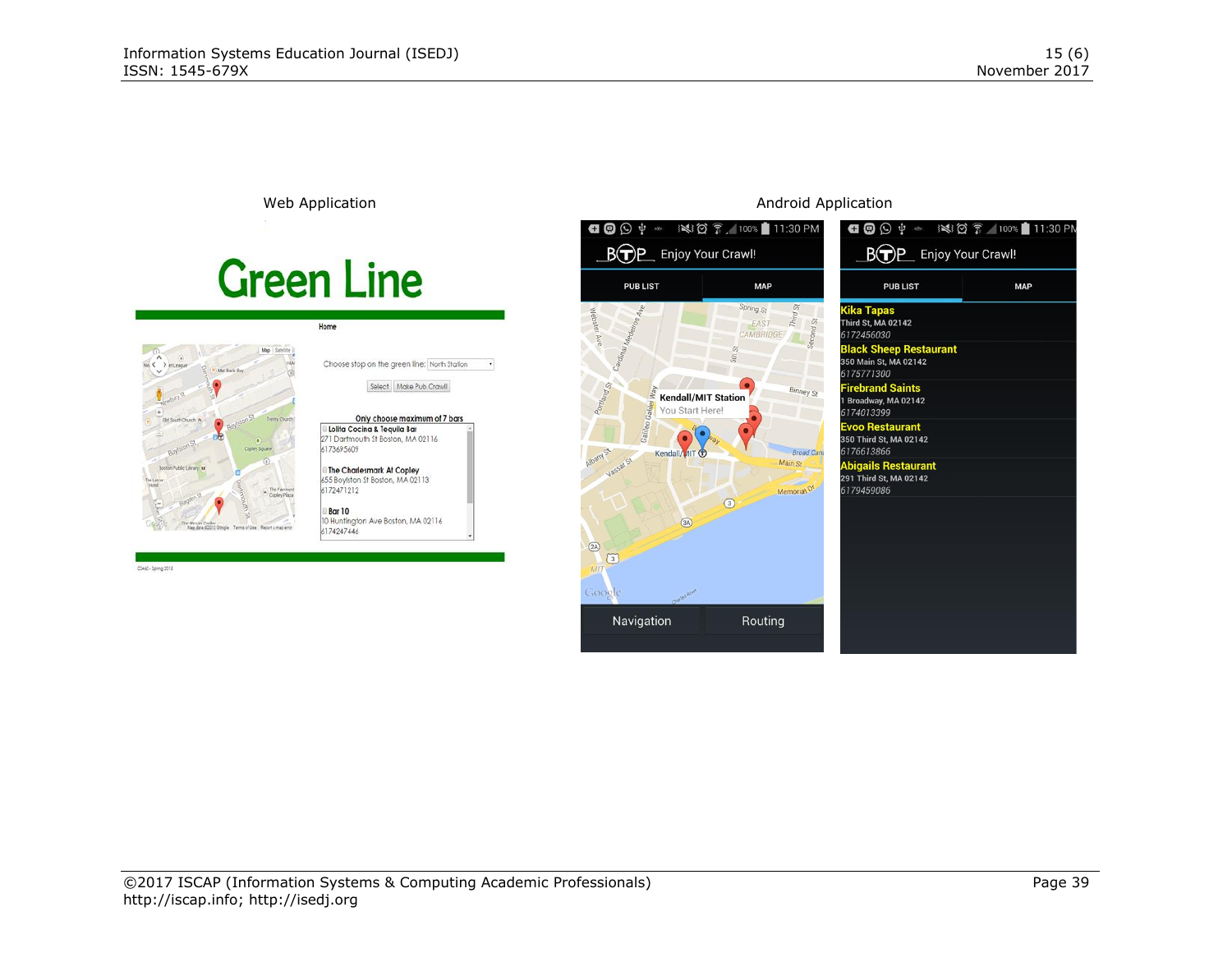**Z** 26% 图 3:37 AM

DESIGN

Team Beta – Start Screen



©2017 ISCAP (Information Systems & Computing Academic Professionals) Page 40 [http://iscap.info;](http://iscap.info/) http://isedj.org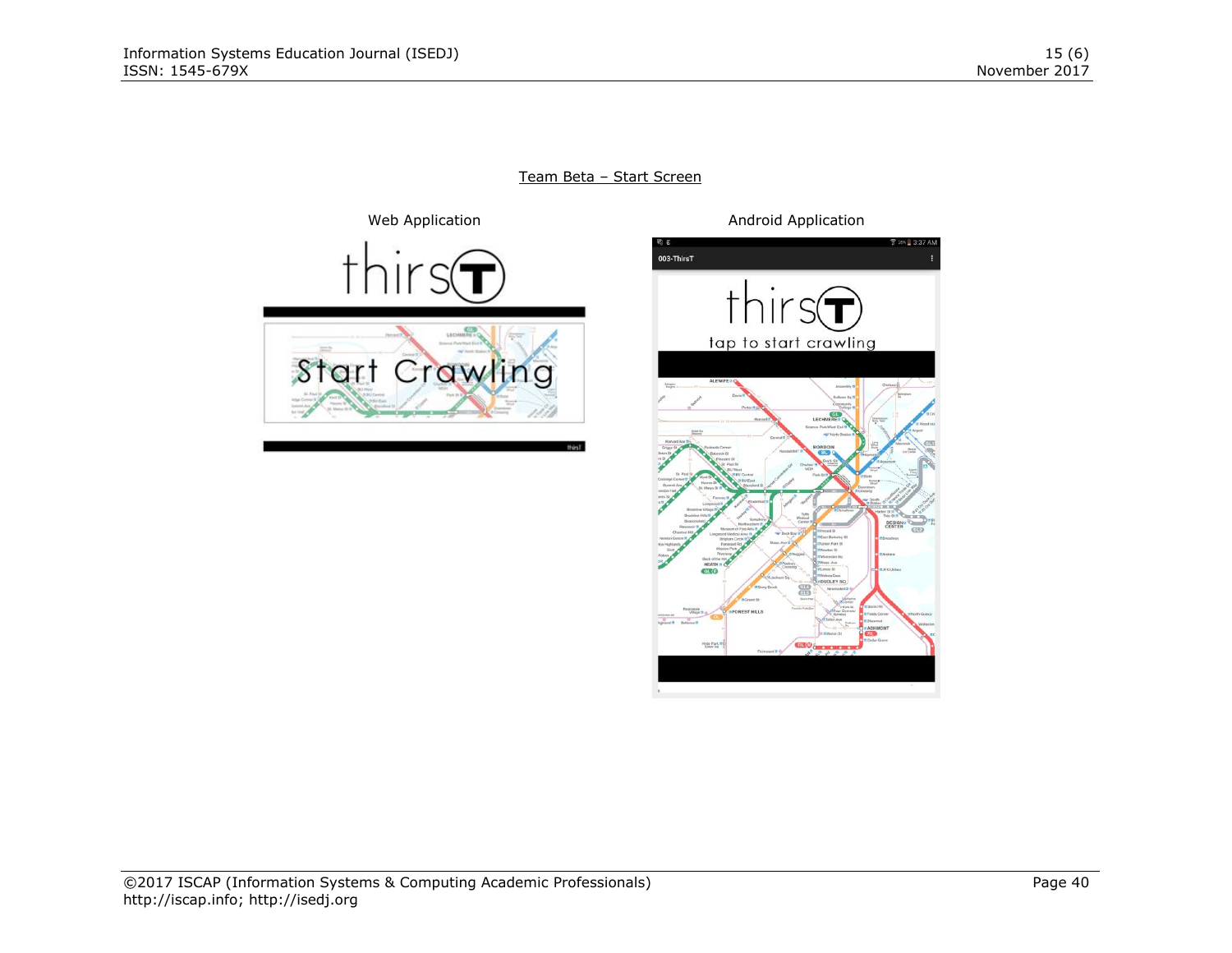## Team Beta - Pub Crawl List

Web Application

Select Stop Select Bars Select Bars Pub Crawl List